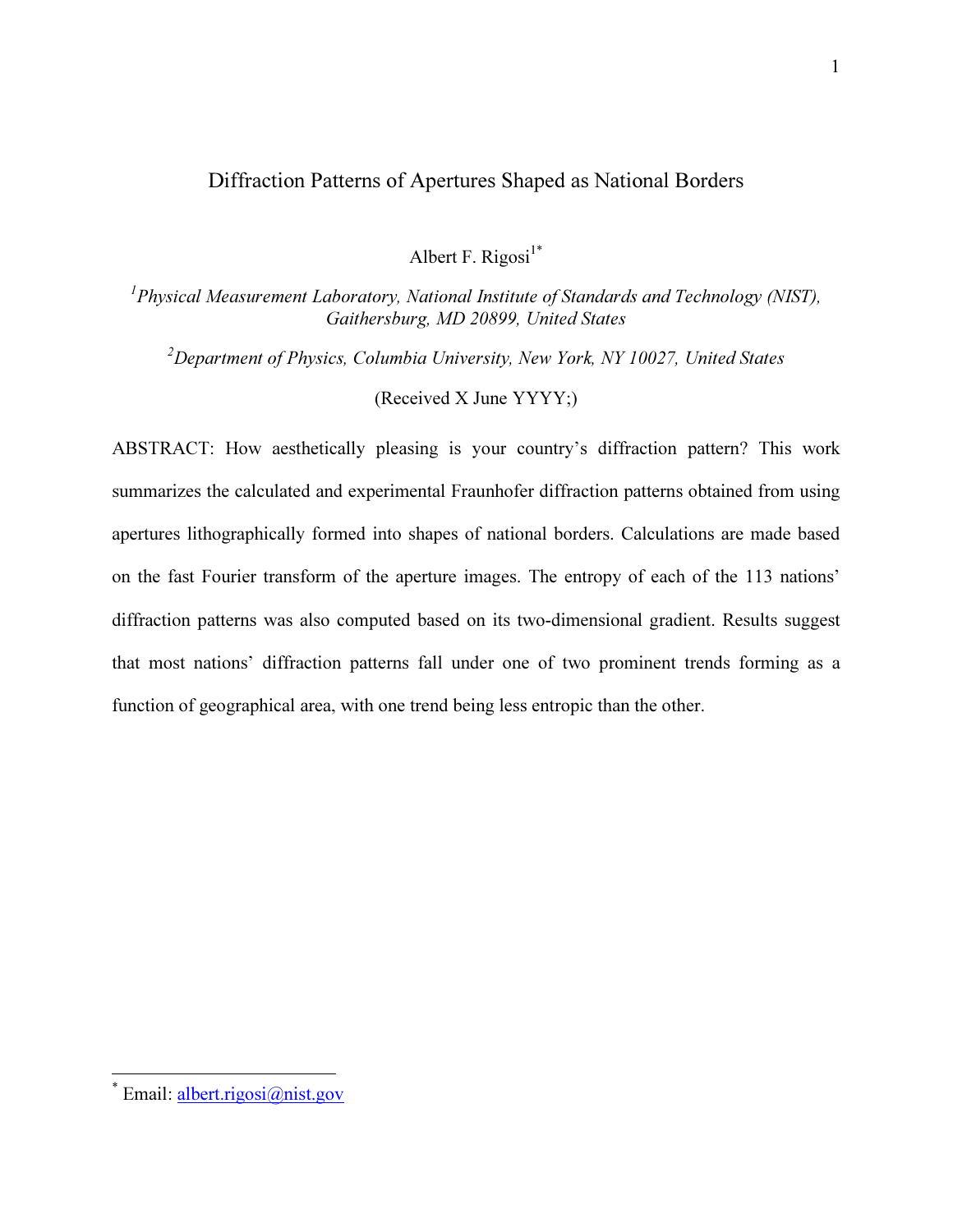Have we ever considered how elegant a diffraction pattern may appear based on an aperture in the shape of one's nation? One of the many interesting facets of basic electromagnetic theory is the propagation of light through a well-defined aperture. Propagation of electrons may also be considered in mediums such as graphene, where ballistic behavior enables light-like responses to changes in material environment (such as  $p-n$  junctions) [1, 2]. At short distances after the aperture, specifically those within the same order of magnitude as the aperture size, the interference of light falls under the regime of Fresnel, or near-field, diffraction. On the other hand, when observing interference effects at distances much greater than the aperture size, a well-defined pattern emerges, falling into the Fraunhofer, or far-field, diffraction regime. To consider the diffraction of light in the far-field regime, one can simplify the Fresnel–Kirchhoff integral theorem listed as:

$$
U_P(x, y, z) = \frac{1}{4\pi} \iint \left[ U \frac{\partial}{\partial n} \left( \frac{e^{i\frac{2\pi}{\lambda}s}}{s} \right) - \left( \frac{e^{i\frac{2\pi}{\lambda}s}}{s} \right) \frac{\partial U}{\partial n} \right] dS \tag{1}
$$

In Equation 1 above,  $U_p$  represents the complex amplitude of the optical disturbance, or the light wave's electric field, at a point  $P$  after the aperture. By assuming that we are both in the farfield regime and that the incoming and outgoing light waves are plane waves parallel to the aperture, then one obtains:

$$
U_P(x, y, z) \propto \iint A(x', y') e^{i\frac{2\pi}{\lambda}(lx' + my')} dx' dy'
$$
 (2)

Equation 2 is the simplification of the Fresnel–Kirchhoff integral theorem when considering far-field effects only, and the function  $A(x', y')$  is essentially the aperture area. There have been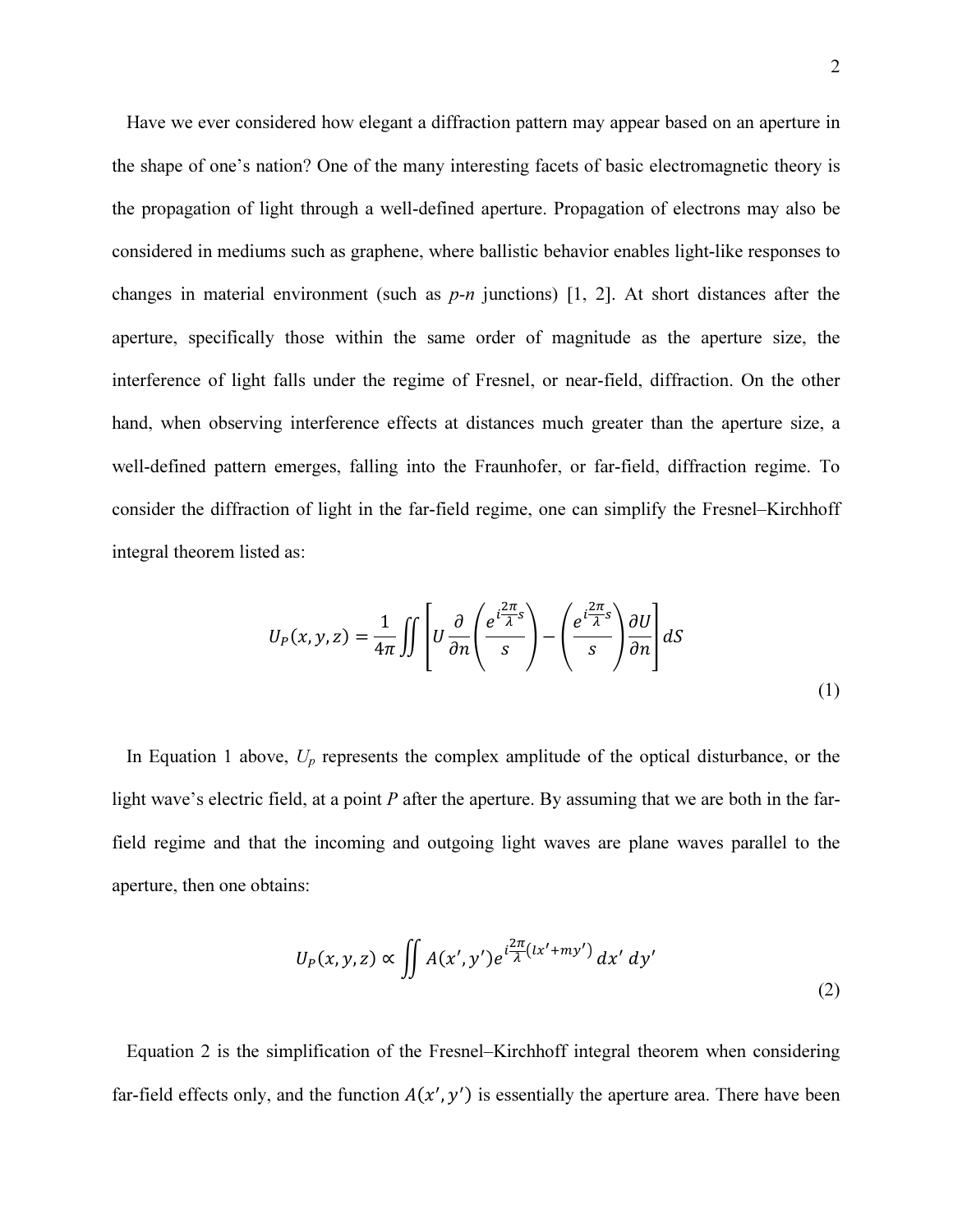many efforts to evaluate the diffraction of various unconventional apertures, and some of those were experimental in nature [5-8], whereas others were focused on the numerical or analytical evaluation of more complex apertures [9-12]. Analytical solutions for apertures resembling national borders would not be possible given the intricate parameterization required to describe the exact shape of the aperture. Instead, we focus on the experimental and numerical analysis of these diffraction patterns.



FIG. 1. A simplified illustration of the experimental setup is depicted here. A 650 nm laser source has a restricted output diameter of 1 mm and is routed through an aperture having the shape of one of 113 national borders. The Fraunhofer diffraction pattern is directed to a high resolution camera and recorded at various exposure times depending on the aperture.

To set up the experiment, a 650 nm laser diode source (from US Lasers, Inc) [3] with a 5 nm tolerance and a 5 mW power was used and filtered through a 1 mm aperture to remove any irregular beam profiles inherent to the source. The laser was routed approximately 10 cm before being directed to the main aperture of interest. The initial 1 mm aperture had caused a small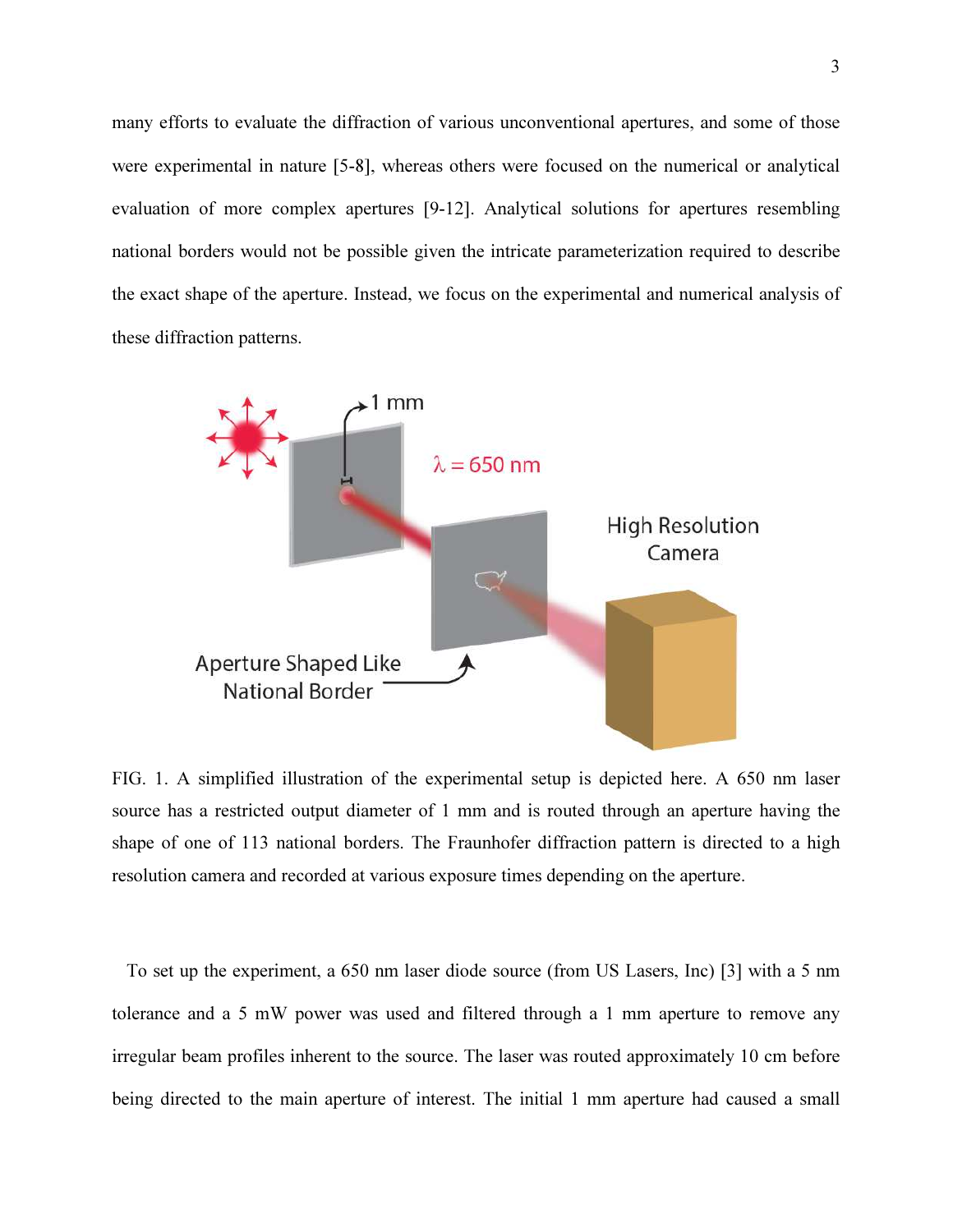amount of diffraction of the laser diode source, but the fringes were separated by several centimeters when the source reached the aperture of interest, thus removing possible interactions between the fringes and measured apertures. The resulting diffraction pattern was recorded with a Nikon DS-Ri2 16.25 megapixel microscope camera, attached to the MM-400 microscope [3].

All apertures were fabricated on quartz substrates with a thickness of 170 μm by first depositing 350 nm of chromium. Photolithography was then used to etch the national borders, which scaled proportionately with the geographical area of each used nation. The apertures were written into a vector file format with national borders based on Gall stereographic projection.

The nations were selected in order of total area, as provided by the United Nations Statistics Division, starting with the largest nation and including all nations with an area larger than  $8 \times$  $10^{10}$  m<sup>2</sup>. Only mainland nations included in the International Organization for Standardization (ISO) document ISO 3166-1 were used (thus excluding Danish Greenland, the Republic of Somaliland, and the disputed territory of Western Sahara).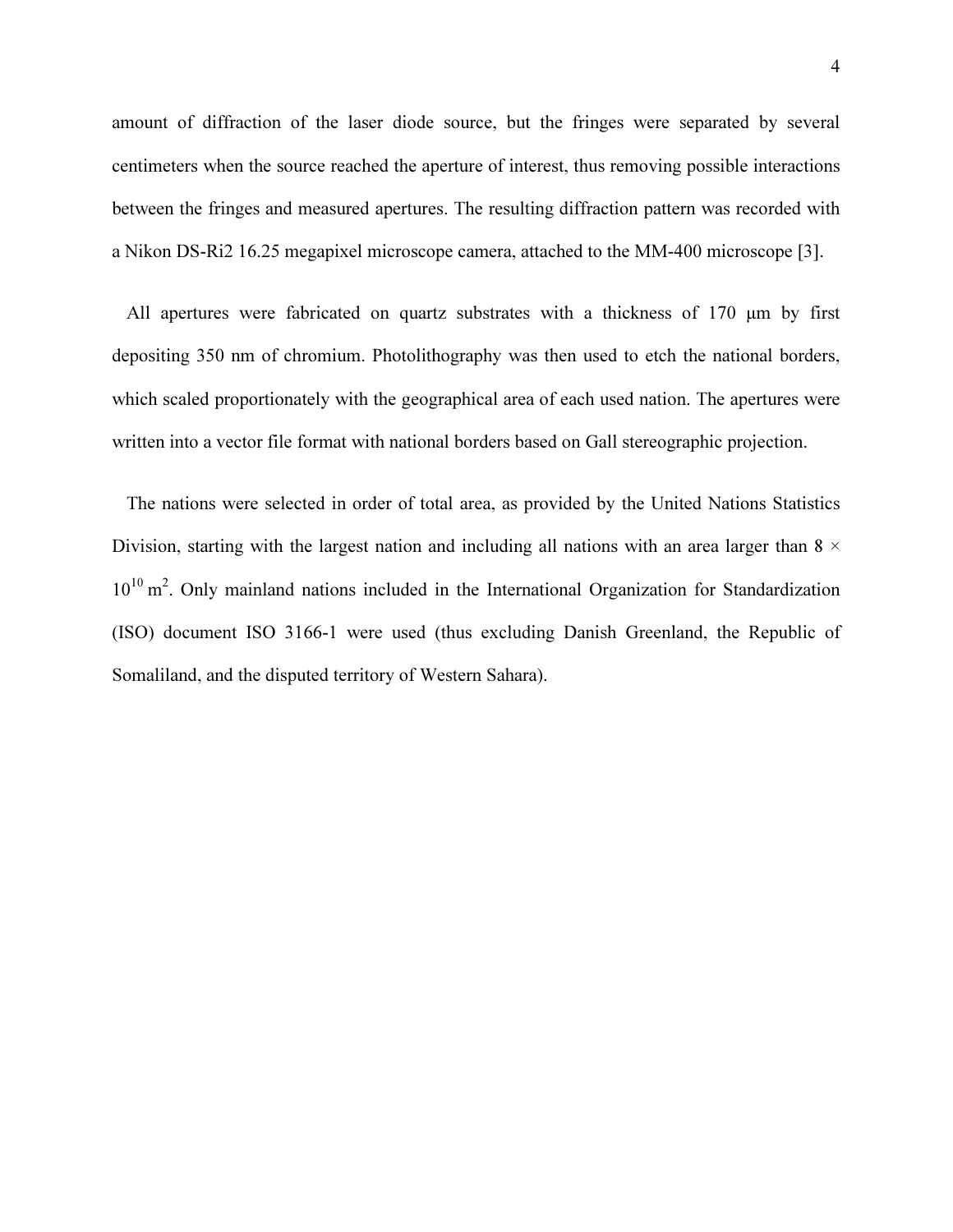

FIG. 2. An example analysis is shown here comparing experimental data to the calculated the fast Fourier transform (FFT) of an example aperture. (a) The aperture was etched using photolithography methods and is shaped like the logo for the National Institute of Standards and Technology (NIST). The image was taken while the laser source was on. (b) The FFT of (a) shows the expected diffraction pattern as it would appear on a focal plane 1.35 mm away from the aperture. (c) When magnifying the center region by a factor of 4, it was easier to compare with the experimental data in (d), which was also taken at 1.35 mm away from the aperture.

It is important to note that the form of Equation 2 is that of a Fourier transform of a spatial function representing the coordinates of the aperture. This form also enables one to make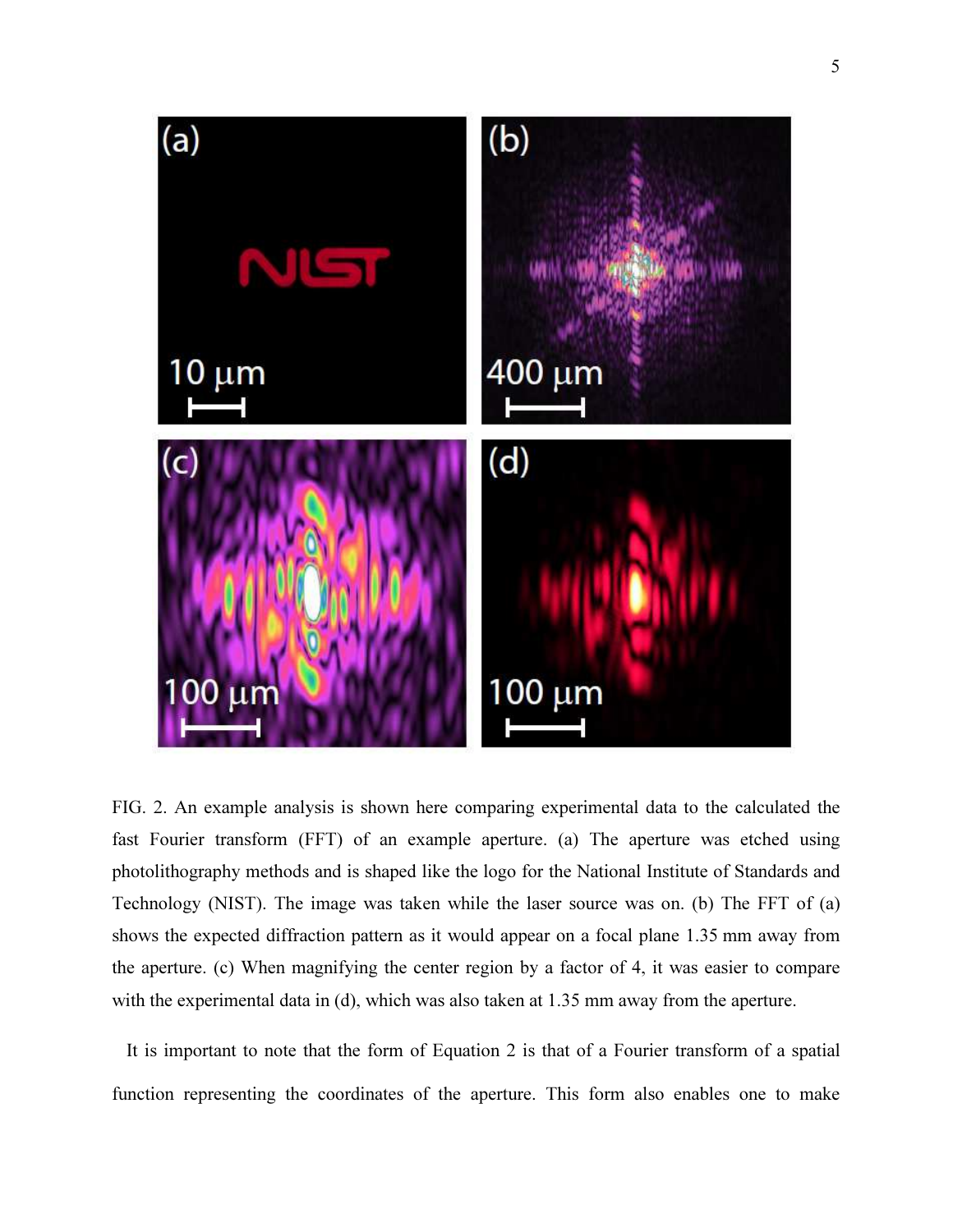straightforward calculations of the predicted diffraction patterns for a variety of apertures. Gwyddion open-source software was used for calculating the fast Fourier transforms (FFTs) of real-space images of the apertures after they were developed [4]. An example analysis is summarized in Figure 2, with the aperture of choice being the logo for the National Institute of Standards and Technology in the United States (USA).

The image shown in Fig. 2 (a) was taken while the aperture was being illuminated by the laser diode source. The FFT was calculated in (b) with the scale corresponding to a distance of 1.35 mm away from the aperture. The experimental data for the Fraunhofer diffraction pattern is displayed in (c). For a pattern like the one in (b), the power required for observing it would be on the order of 100s of mW. This order-of-magnitude drop-off in observed power is expected of most classical diffraction patterns [1, 13]. For safety and to reduce possible damage to the microscope camera, only 5 mW was used to illuminate the magnified region. The effective intensity, or power density, was identical for all apertures.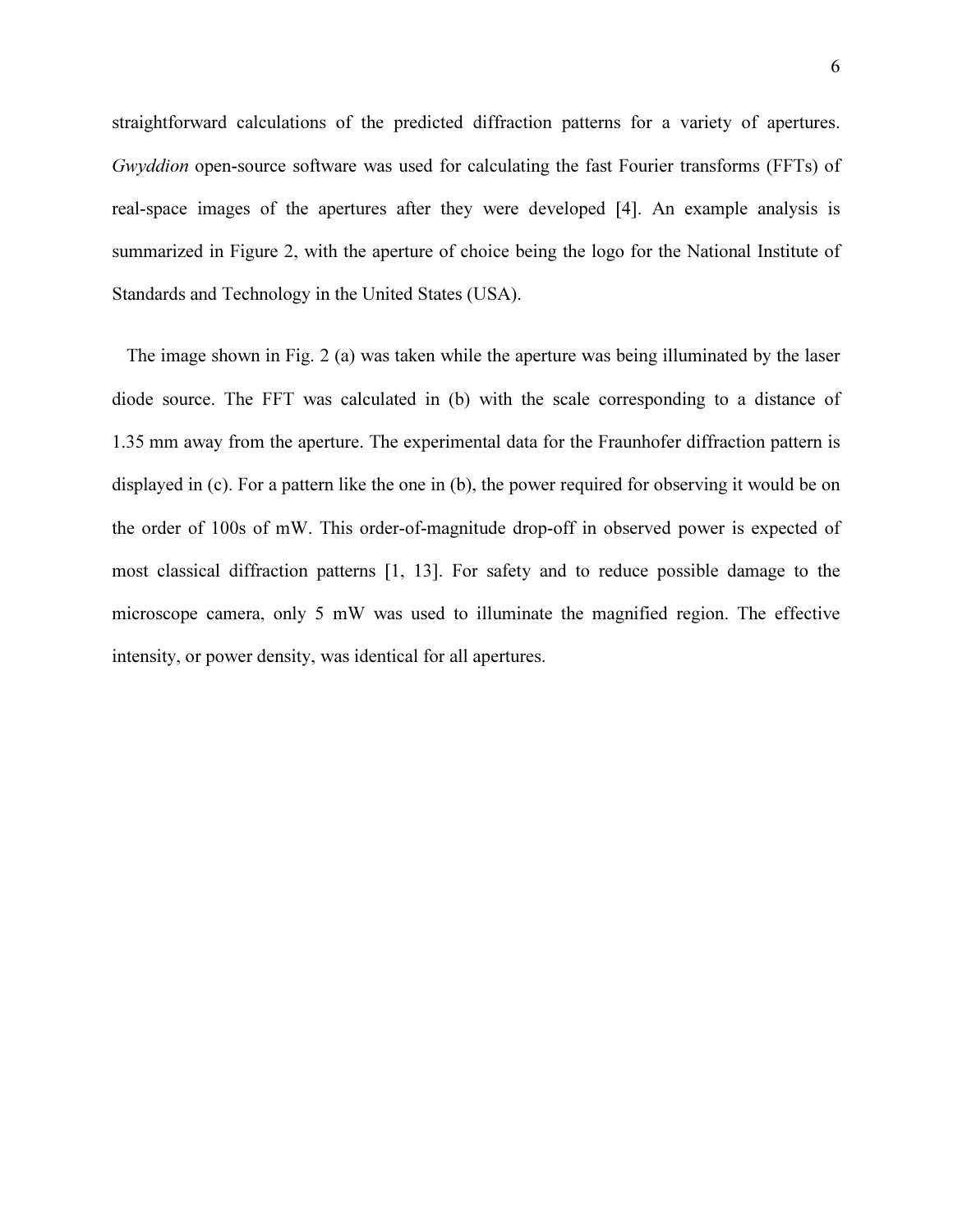

FIG. 3. Three example larger nations are presented here. (a) The aperture for the continental USA is depicted. (b) is the FFT calculation of the aperture above, and the corresponding experimental data is shown below in (c). (d) The aperture for Egypt is depicted, along with its FFT and experimental data in (e) and (f), respectively. (g) The aperture for Papua New Guinea is shown with its (h) calculated FFT and (i) experimental diffraction data.

With this example analysis in mind, the data for each of the 113 nations' apertures was systematically collected and analyzed, with a subset of the larger nations shown in Figure 3. Fig. 3 (a) shows the aperture representing the continental United States of America. Due to its large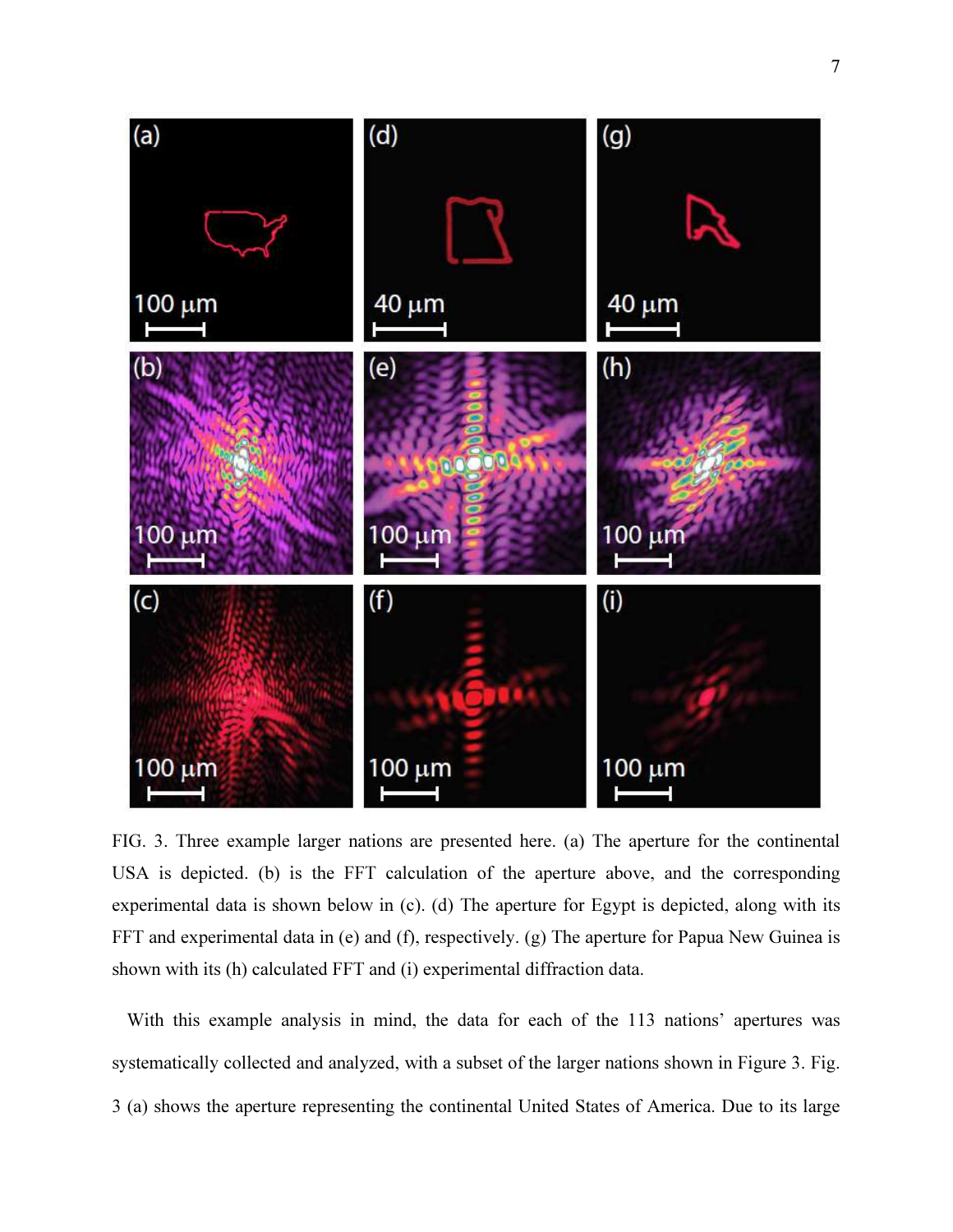size relative to other nations, the Fraunhofer diffraction is more disordered, as can be seen in its calculated FFT in (b), and compared to with experimental data in (c). In Fig. 3 (d), the aperture representing the Arab Republic of Egypt was analyzed. The lateral scale bars were adjusted to reflect the proportionate sizes of the apertures relative to each other. The calculated FFT of the aperture and experimental data for Egypt's diffraction pattern are shown in (e) and (f), respectively. One could differentiate the pattern by noticing the two strong axes accompanied by a third axis at a low-sloped diagonal. The third aperture represents the Independent State of Papua New Guinea in Fig. 3 (g) and its calculated FFT and corresponding experimental diffraction data are displayed in (h) and (i), respectively. It can be distinguishing by its resemblance to a spiral galaxy.

A different subgroup of nations with smaller geographical areas were selected for display in Figure 4 to notice the trends and changes in the Fraunhofer diffraction patterns. Fig. 4 (a) displays the aperture representing the State of Japan, whereas (d) displays the aperture for the Italian Republic. For both cases, as seen in the FFT and data in (b), (c), (e), and (f), the diffraction pattern takes on a more rippled appearance. The final nation to be analyzed here in detail was the Federal Democratic Republic of Nepal, whose aperture is shown in Fig. 4 (g), along with its corresponding FFT calculation and experimental data in (h) and (i), respectively. Ranking 93 out of 113 in geographical size, Nepal's diffraction pattern appeared to have far less disorder than the other two nations.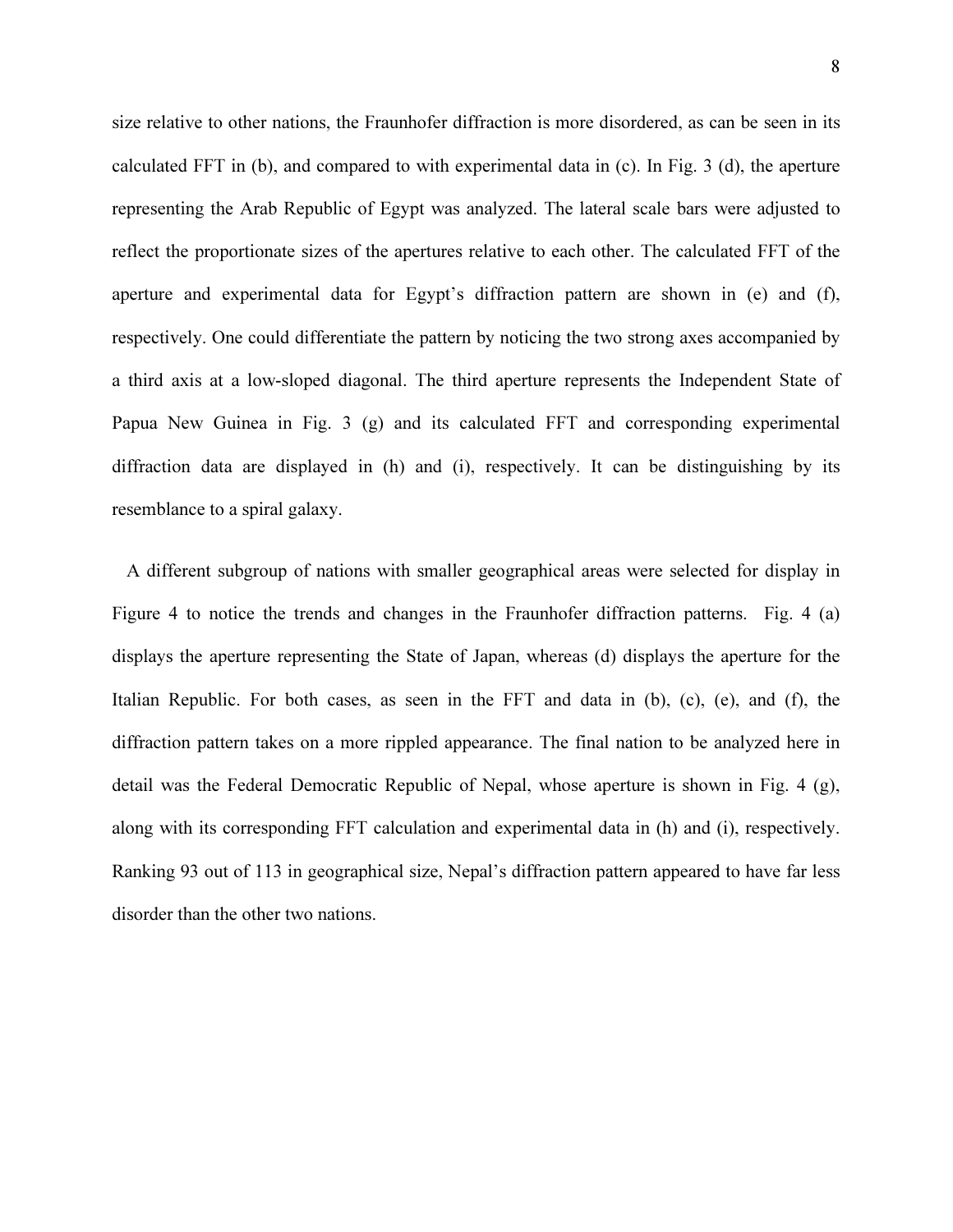

FIG. 4. Three example smaller nations are presented here. (a) The aperture for Japan is depicted. (b) is the FFT calculation for Japan's aperture above, and the corresponding experimental data is shown below in (c). (d) The aperture for Italy is shown along with its FFT and experimental data in (e) and (f), respectively. (g) The aperture for Nepal is shown and its calculated FFT and experimental diffraction data are presented in (h) and (i), respectively.

Following the collection of 113 different Fraunhofer diffraction patterns [14], a quantification of the level of disorder present in the predicted FFT images was sought. Entropy, the statistical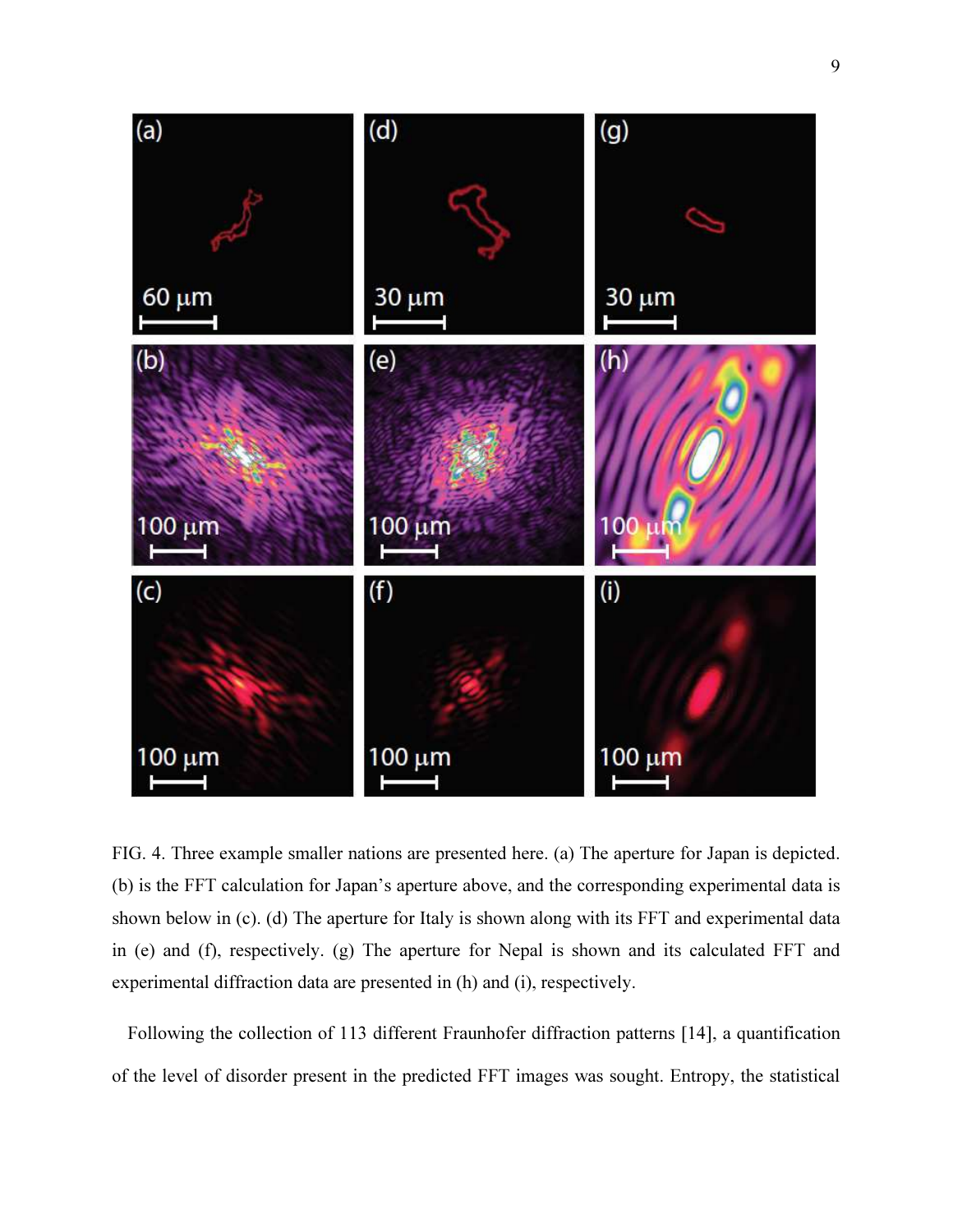measure of randomness, was used to characterize the image disorder, which can be done with standard formulas [15, 16]. One interpretation of the entropy is the lowest possible average number of bits per pixel. The FFT images, which were only scaled in color for presentation, were used in grayscale for these calculations, where every pixel can use up to eight bits (or 256 shaded tones) to encode information about intensity. The entropy is defined as:

$$
S = \sum_{i} p_i \log p_i
$$
\n(3)

In equation 3,  $p$  represents the number of counts per pixel  $i$  in a normalized histogram of intensities of the image. One major problem in determining the entropy of the image is that a simple calculation, such as the one provided with the *entropy* function in MATLAB [3], will not consider the long-range order or disorder in the total entropy [17]. For instance, Larkin shows that if two images are composed of the same number of pixels for each shade, the entropies will be similar [17]. An easy way to notice this problem is by taking the example of the following images: one white noise image, and one with a single-direction gradient (black on one side and gradually going to white on the other). Both have the same entropy based on the simple entropy function or equation 3. It would be more intuitive to associate a higher entropy for white noise as opposed to a gradient.

This problem of gaining better insight into the diffraction pattern disorder can be resolved by considering the entropy of the pattern's two-dimensional gradient [17]. If one considers the twodimensional gradient of the diffraction pattern image, a more intuitive entropy for the original image can be obtained. With the examples given in the previous paragraph, the entropy of the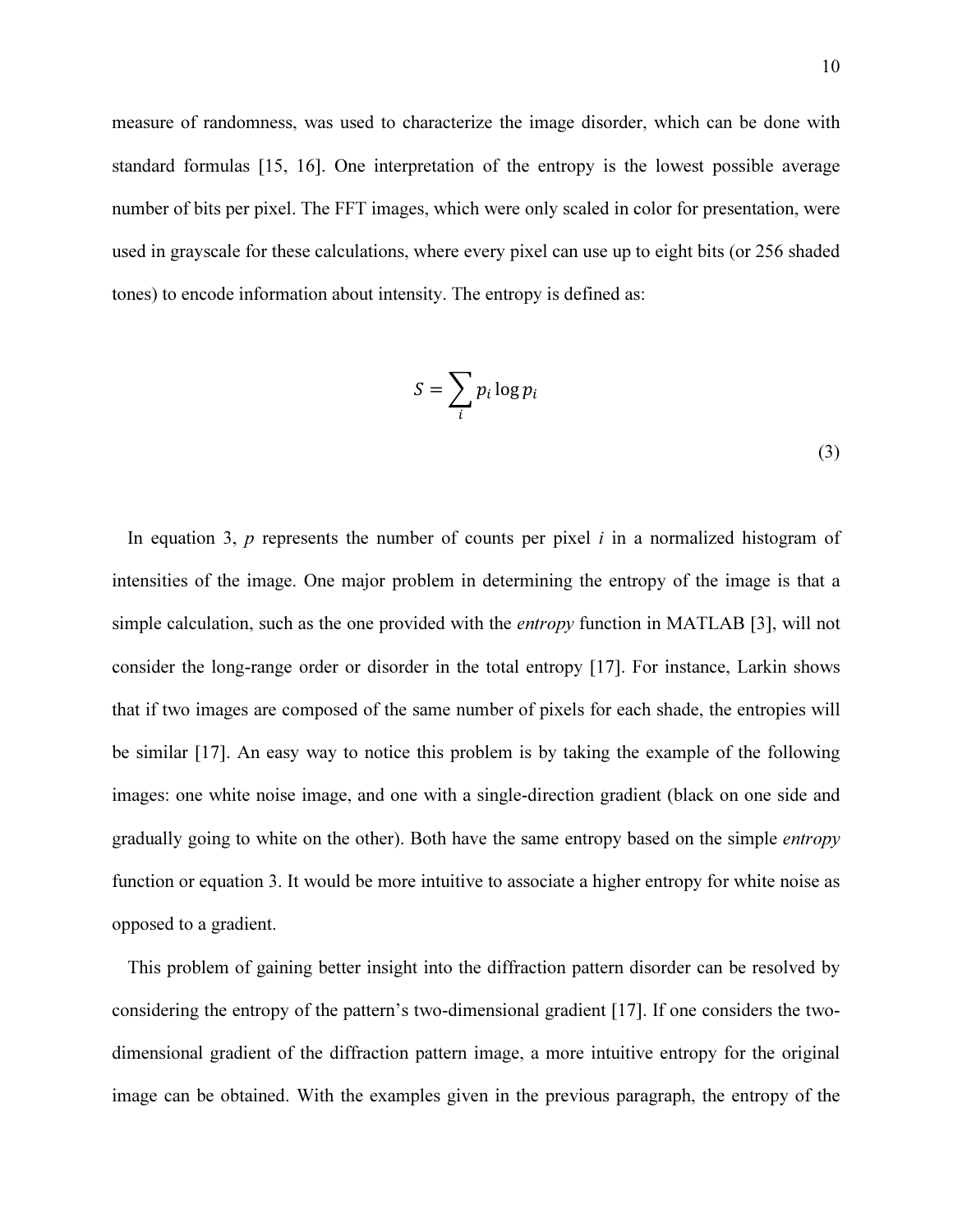white noise image remains large since taking its two-dimensional gradient does not mask any hidden order. However, a grayscale gradient, when differentiated, has a constant image, and therefore has a very small entropy.

The image entropy was analyzed with the method of using two-dimensional gradients as described above. The results shown are shown in Figure 5. Example two-dimensional gradients are displayed in Fig. 5 (a-d) for the FFTs of the USA, Kingdom of Spain, Italy, and Nepal apertures. These gradients are then used for entropy calculations, revealing a more accurate behavior for the group of FFTs. In Fig. 5 (e), the calculated diffraction pattern entropy is shown as a function of the ranking order of nations' areas. A fitted line in teal is also provided for the data, suggesting that the diffraction pattern entropy increases with smaller nations.

However, one issue with evaluating entropy based on the  $1 \times$  magnification of the FFT, like the one shown in Fig. 2 (b), is that some information on the subtler intricacies of the diffraction pattern is lost when the magnification is too low. This loss is a result of image resolution, which can be remedied by focusing on a higher magnification of the FFT. Lastly, the increasing trend in the entropy makes sense only for this magnification because smaller nations will have apertures that diffract light into generally wider patterns, thus appearing to have larger entropy in the limit of lower image resolution.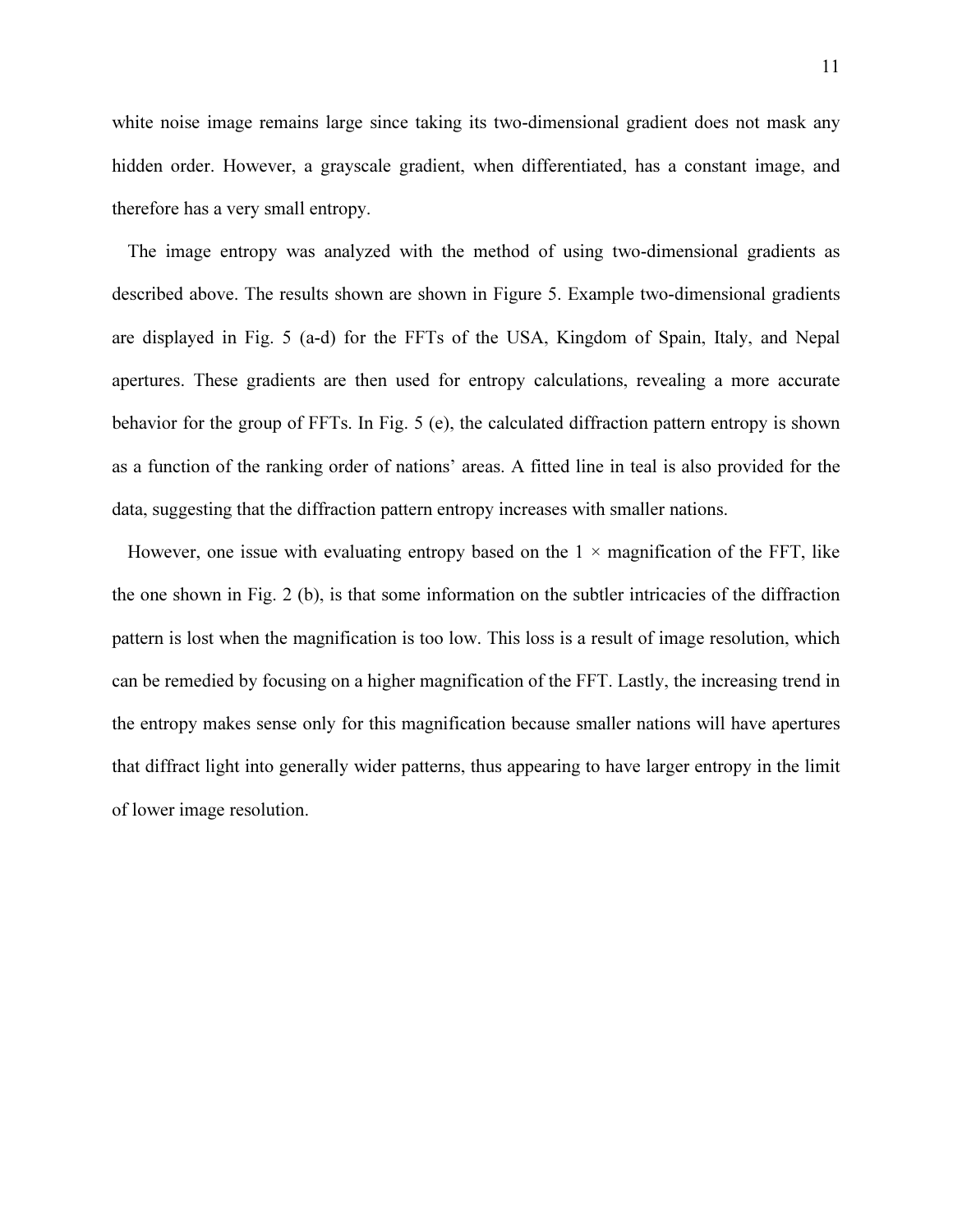

FIG. 5. An analysis of the entropy of the Fraunhofer diffraction images is summarized here. Two-dimensional gradient calculations are provided for the diffraction patterns from the (a) USA, (b) Spain, (c) Italy, and (d) Nepal apertures. The gradient images provide a better insight into the entropy of the original diffraction images. (e) The final entropies of the diffraction pattern calculations (FFTs) are shown with no magnification, as in Fig. 2 (b). A dotted teal line shows the linear fit to the data. (f) The FFTs are analyzed at a higher magnification factor  $(4 \times)$ to reveal more detail and resolution in the image. The data is fit to a teal line, with the addition of a second set of linear fits in purple which draws attention to the formation of two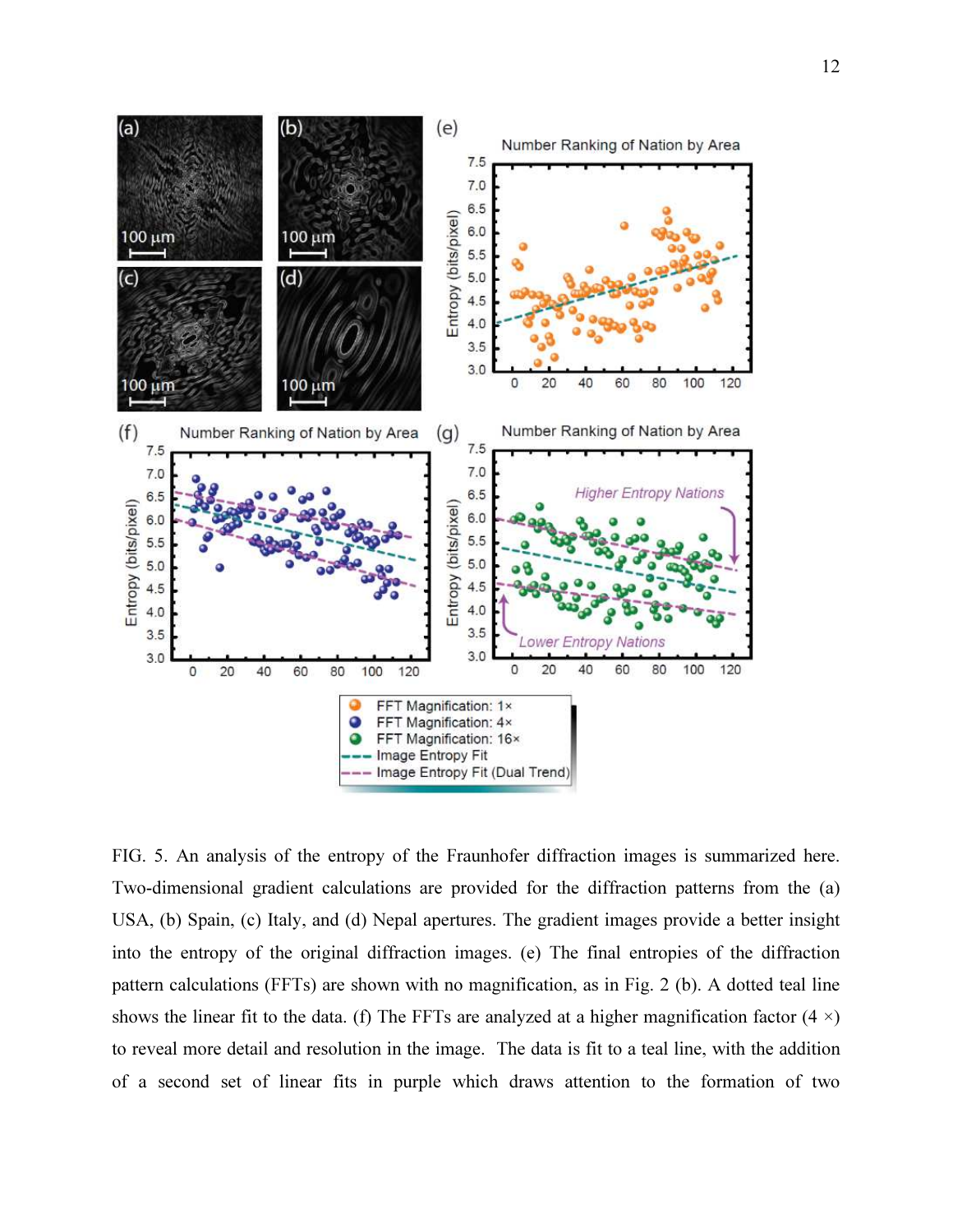subgroupings of nations with noticeably different entropies. (g) The FFTs are analyzed at a higher magnification (16  $\times$ ) and are plotted in a similar to fashion to (f). In this panel, the two trends are labelled for clarity.

To extend the analysis to magnified FFT regions, the scaling factors  $4 \times$  and  $16 \times$  were used to refine the FFTs, thus reducing the amount of lost data towards the center of the diffraction pattern. The  $4 \times$  and  $16 \times$  magnified FFTs were evaluated for the entropic trends in Fig. 5 (f) and (g), respectively. The teal dotted lines are linear fits to all of the data.

There are two points to with these analyses. The first point is that the entropy trends have reversed such that smaller nations' apertures generate less entropic diffraction patterns. This behavior does make sense, since in the limit of magnification to the center of the FFT, most of the diffraction patterns for smaller nations lie outside of the bounds of the calculated image, and with that, so does the entropy.

The second point is that both magnifications appear to accommodate two separate linear trends, which are marked as purple dashed lines in Fig. 5 (f) and (g). As the magnification on the FFT region increases, the entropy has a negative slope and splits into two distinct entropic trends, one represented by higher entropy nations, and the other by lower entropy nations. The trends temporarily diverge in the  $4 \times$  picture and begin to converge in the  $16 \times$  picture. This resulting analysis thus implies that, should a nation wish to reduce their Fraunhofer diffraction image entropy, the border should change into a shape whose diffraction pattern has more gradual changes in intensity, corresponding to a less chaotic two-dimensional gradient.

In summary, the calculated and experimental Fraunhofer diffraction patterns were obtained by using apertures matching the shapes of national borders. The entropy of those diffraction pattern images for 113 nations has also been computed, with the results suggesting that two trends, ones of generally higher and lower entropy, appear and that most nations' diffraction patterns more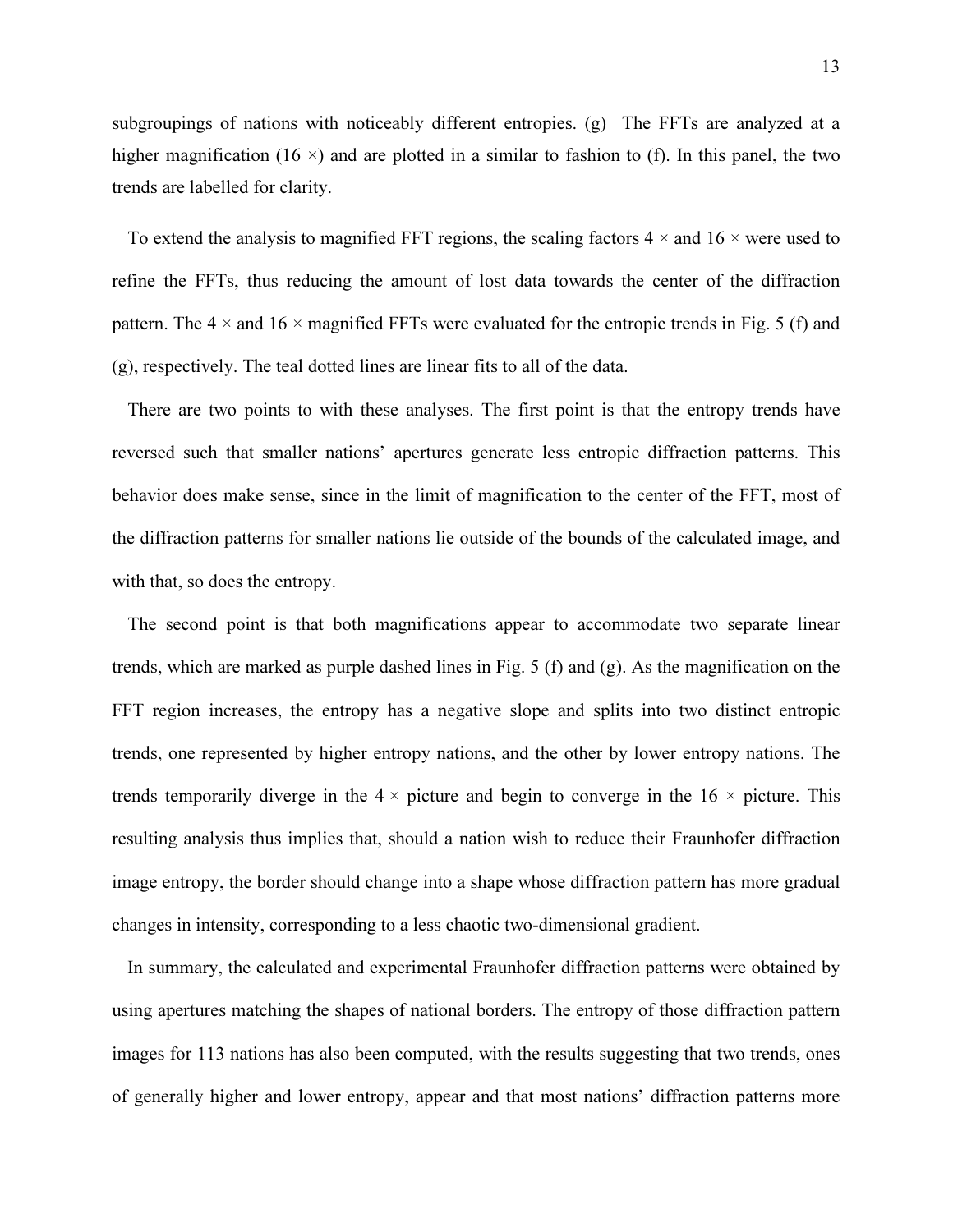clearly fall into one of the two entropic trends. One interesting application or possible extension to this work would be to attempt such a diffraction pattern using electrons All nations' apertures, FFT calculations, and experimental data are provided in [14]. Nations marked with the letters from A through F are presented earlier in this work [18]. All calculations and data are presented from a perspective similar to the main text, that is, 1.35 mm away from the aperture.

## ACKNOWLEDGMENTS AND NOTES

AFR thanks the National Research Council, Ford Foundation, and National Science Foundation for the opportunity. Funding is acknowledged from the National Science Foundation (NSF DGE-1144155).

## REFERENCES

[1] J. Hu, A. F. Rigosi, J. U. Lee, H. Y. Lee, Y. Yang, C. I. Liu, R. E. Elmquist, and D. B. Newell, Phys. Rev. B 98, 045412 (2018).

[2] A. F. Rigosi, M. Marzano, A. Levy, H. M. Hill, D. K. Patel, M. Kruskopf, H. Jin, R. E. Elmquist, and D. B. Newell, Physica B 582, 411971 (2020).

[3] Commercial equipment, instruments, and materials are identified in this paper in order to specify the experimental procedure adequately. Such identification is not intended to imply recommendation or endorsement by the National Institute of Standards and Technology or the United States government, nor is it intended to imply that the materials or equipment identified are necessarily the best available for the purpose.

[4] D. Nečas and P. Klapetek, Cent. Eur. J. Phys. 10, 181 (2012).

[5] X. Li, Y. Tai, Z. Nie, H. Wang, H. Li, J. Wang, J. Tang, and Y. Wang, Opt. Eng. 54, 123113 (2015).

[6] J. Zhu, P. Zhang, D. Chen, R. Liu, Y. Zhou, J. Wang, H. Gao, and F. Li, Appl. Opt. 57, B39 (2018).

[7] J. Zhu, P. Zhang, D. Fu, D. Chen, R. Liu, Y. Zhou, H. Gao, and F. Li, Photon. Res. 4, 187 (2016).